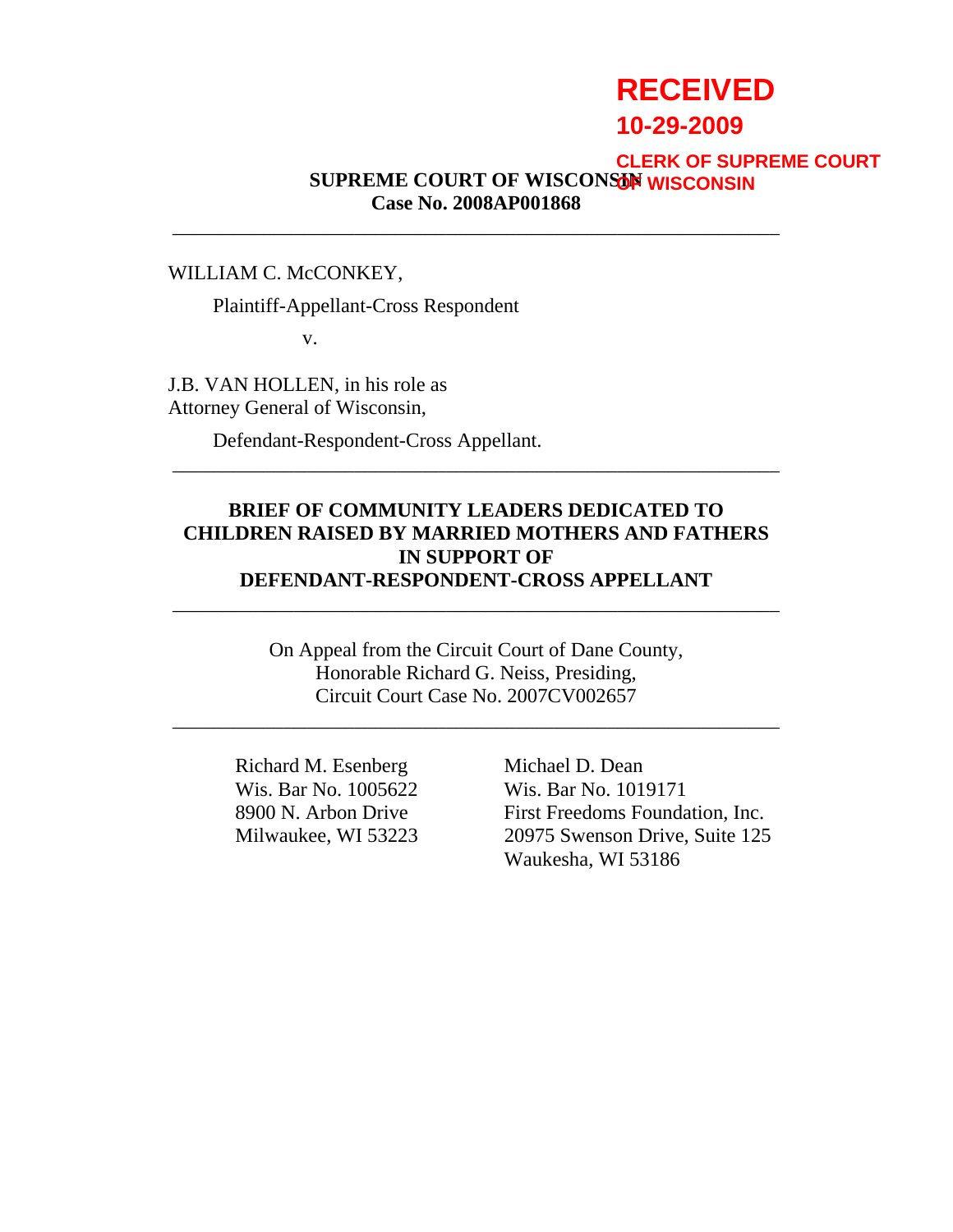## **TABLE OF CONTENTS**

|    |                                                                                                                                            | .iii |
|----|--------------------------------------------------------------------------------------------------------------------------------------------|------|
|    |                                                                                                                                            |      |
| L. | INTERPRETING THE AMENDMENT IN ACCORDANCE<br>WITH ITS PLAIN LANGUAGE AND PURPOSE DOES NOT                                                   |      |
| П. | THE AMENDMENT HAS A READILY DISCERNIBLE                                                                                                    | -5   |
|    | III. THE FIRST SENTENCE BARS RECOGNITION OF OUT-<br>OF-STATE SAME-SEX "MARRIAGES." THE SECOND<br>SENTENCE BARS RECOGNITION OF IDENTICAL OR |      |
|    | IV. LAMBDA AMICI MISINTERPRET THE TERM                                                                                                     |      |
|    |                                                                                                                                            | 14   |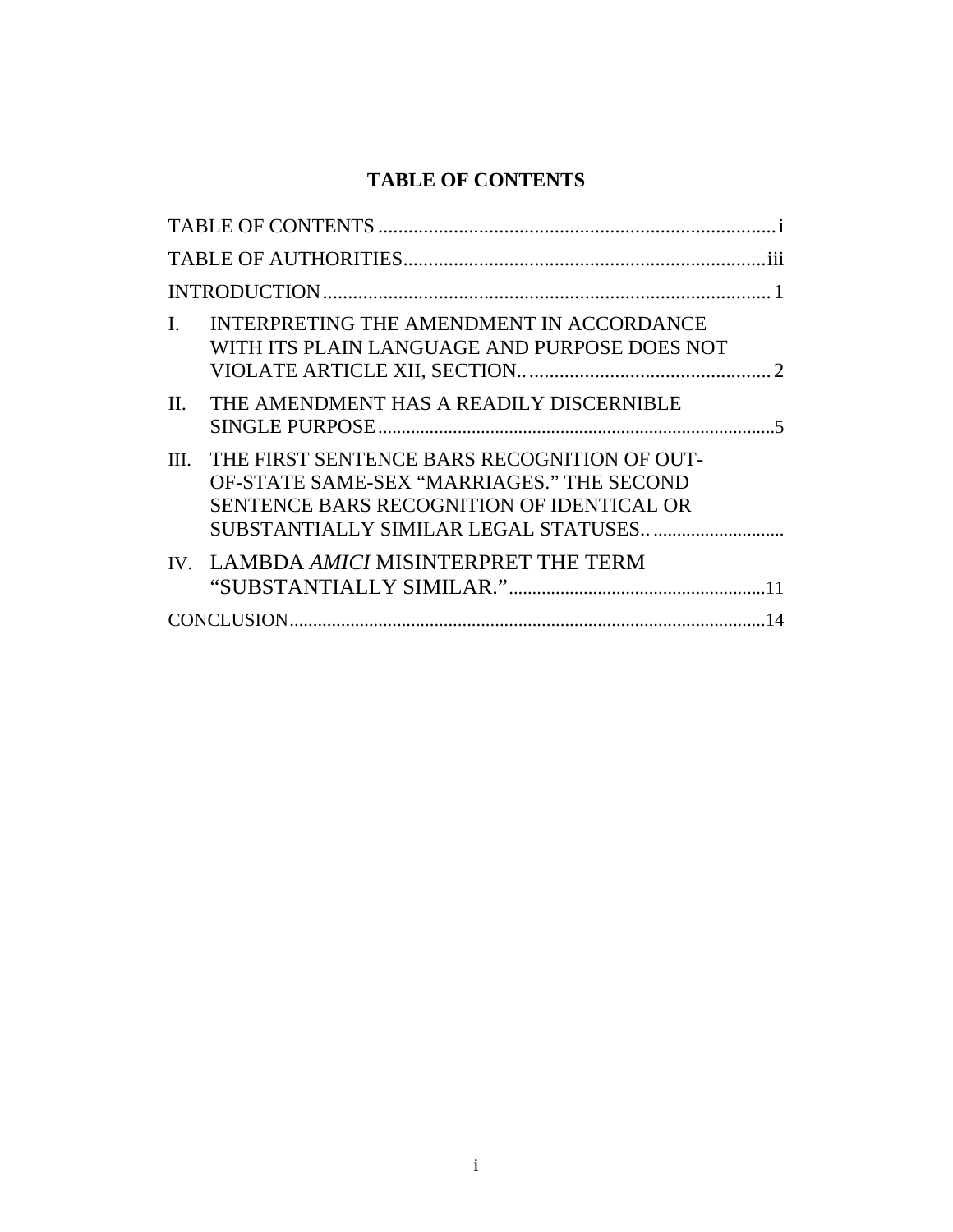## **TABLE OF AUTHORITIES**

## WISCONSIN CONSTITUTION AND STATUTES

#### WISCONSIN CASES

| Blazekovic v. City of Milwaukee, 2000 WI 41, ¶30,                                                                              |
|--------------------------------------------------------------------------------------------------------------------------------|
|                                                                                                                                |
| Milwaukee Alliance Against Racist and Political Oppression<br>v. Elections Board, 106 Wis.2d 593, 317 N.W.2d 420 (1982)4-5, 13 |
|                                                                                                                                |
| State ex rel. Thomson v. Zimmerman, 264 Wis. 644,                                                                              |

## OTHER AUTHORITIES

| Anderson et al., Expressive Theories Of Law:                                                                                                                                   |  |
|--------------------------------------------------------------------------------------------------------------------------------------------------------------------------------|--|
| "Beyond Same-Sex Marriage: A New Strategic Vision for All Our                                                                                                                  |  |
| Dyke, Wisconsin Legislative Council, Memorandum to                                                                                                                             |  |
| Graff, Retying the Knot in Same-Sex Marriage: Pro and Con: A Reader                                                                                                            |  |
| Lautenschlager, "Attorney General's Explanatory Statement,"<br>in Michael J. Keane, "Constitutional Amendment and Advisory<br>Referendum to be considered by Wisconsin voters, |  |
|                                                                                                                                                                                |  |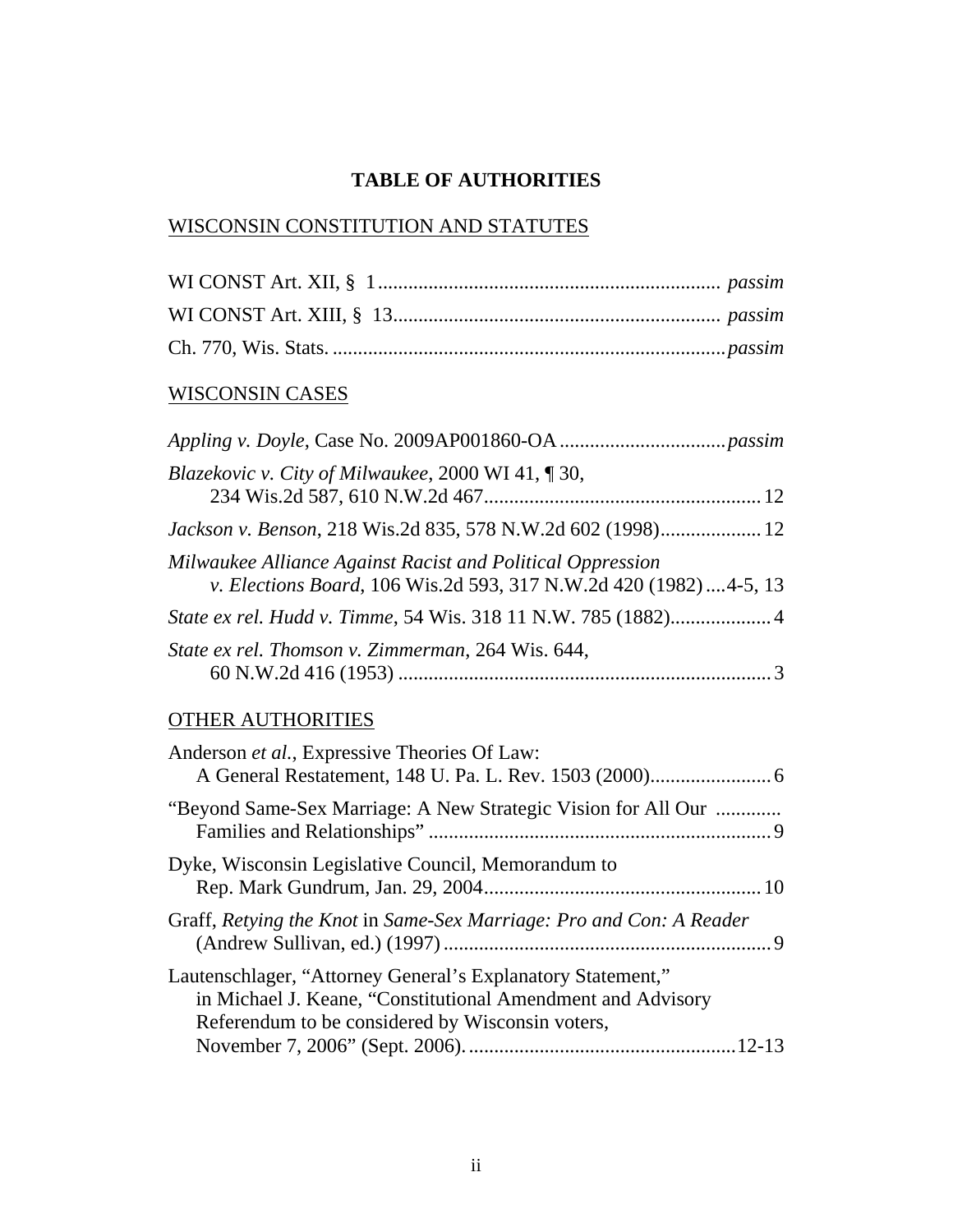| Fair Wisconsin Education Fund, "Legal Effects of the Wisconsin      |
|---------------------------------------------------------------------|
| McWhorter, Bodies and Pleasures: Foucalt and the Politics of Sexual |
| Stacy, Gay and Lesbian Families; Queer Like Us in All Our Families: |
| Wisconsin Coalition for Traditional Marriage,                       |
| <b>FEDERAL CASES</b>                                                |
| Irizarry v. Board of Educ. of City of Chicago, 251 F.3d 604         |

(7th Cir., 2001)...................................................................................... 22

#### iii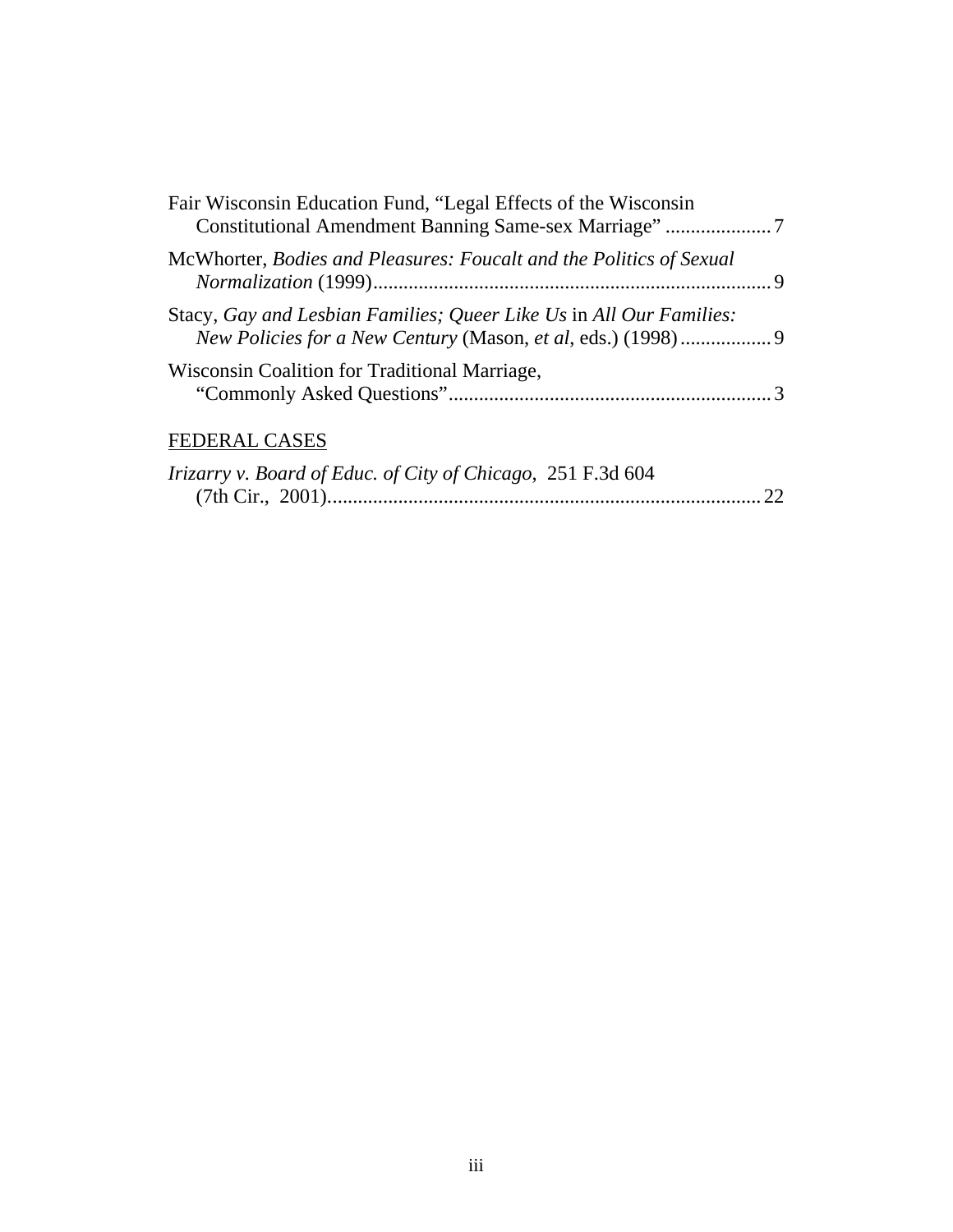#### **SUPREME COURT OF WISCONSIN Case No. 2008AP001868**

\_\_\_\_\_\_\_\_\_\_\_\_\_\_\_\_\_\_\_\_\_\_\_\_\_\_\_\_\_\_\_\_\_\_\_\_\_\_\_\_\_\_\_\_\_\_\_\_\_\_\_\_\_\_\_\_\_\_\_\_

WILLIAM C. McCONKEY,

Plaintiff-Appellant-Cross Respondent

v.

J.B. VAN HOLLEN, in his role as Attorney General of Wisconsin,

Defendant-Respondent-Cross Appellant.

#### **BRIEF OF COMMUNITY LEADERS DEDICATED TO CHILDREN RAISED BY MARRIED MOTHERS AND FATHERS IN SUPPORT OF DEFENDANT-RESPONDENT-CROSS APPELLANT**

\_\_\_\_\_\_\_\_\_\_\_\_\_\_\_\_\_\_\_\_\_\_\_\_\_\_\_\_\_\_\_\_\_\_\_\_\_\_\_\_\_\_\_\_\_\_\_\_\_\_\_\_\_\_\_\_\_\_\_\_

\_\_\_\_\_\_\_\_\_\_\_\_\_\_\_\_\_\_\_\_\_\_\_\_\_\_\_\_\_\_\_\_\_\_\_\_\_\_\_\_\_\_\_\_\_\_\_\_\_\_\_\_\_\_\_\_\_\_\_\_

On Appeal from the Circuit Court of Dane County, Honorable Richard G. Neiss, Presiding, Circuit Court Case No. 2007CV002657

\_\_\_\_\_\_\_\_\_\_\_\_\_\_\_\_\_\_\_\_\_\_\_\_\_\_\_\_\_\_\_\_\_\_\_\_\_\_\_\_\_\_\_\_\_\_\_\_\_\_\_\_\_\_\_\_\_\_\_\_

Richard M. Esenberg Michael D. Dean

 Wis. Bar No. 1005622 Wis. Bar No. 1019171 8900 N. Arbon Drive First Freedoms Foundation, Inc. Milwaukee, WI 53223 20975 Swenson Drive, Suite 125 Waukesha, WI 53186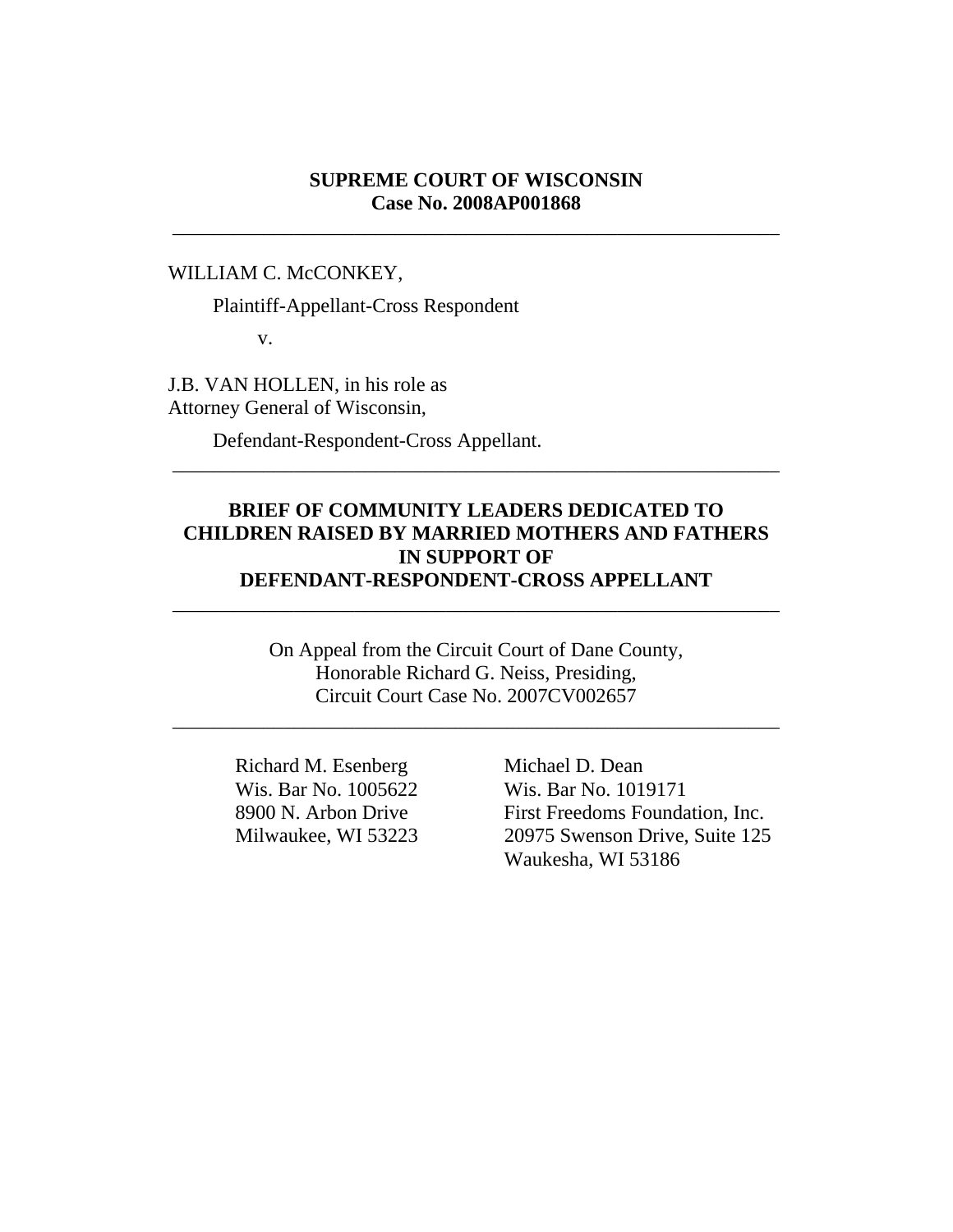#### **INTRODUCTION**

 In a recent filing, *amici* Lambda Legal Defense and Education Fund, Fair Wisconsin and ACLU of Wisconsin argue that the Marriage Amendment should be interpreted to permit creation of comprehensive, state-sanctioned domestic partnership schemes in a way that is virtually identical to marriage. While one might expect such a premature exegesis to be offered as a way to resolve the present single amendment challenge (although it is wholly unnecessary for that), that is not why Lambda *amici* offer it. No, they say, it is not clear that *any* interpretation could save the Amendment (Lambda Br., 1) (emphasis original), disclosing that their filing is really a pre-emptive effort to influence the Court in *Appling v. Doyle*, Case No. 2009AP001860-OA, where petitioners allege that the domestic partner registry created under recently enacted Chapter 770, Stats. violates the Amendment.

 *Amici* Community Leaders all worked to enact Article XIII, Section 13 and spent many hours contemplating and explaining its purpose and rationale to the press and the public. This brief is submitted to assist the Court in properly construing the Amendment's purpose, and especially to dispel any suggestion that the egregiously incorrect interpretation urged by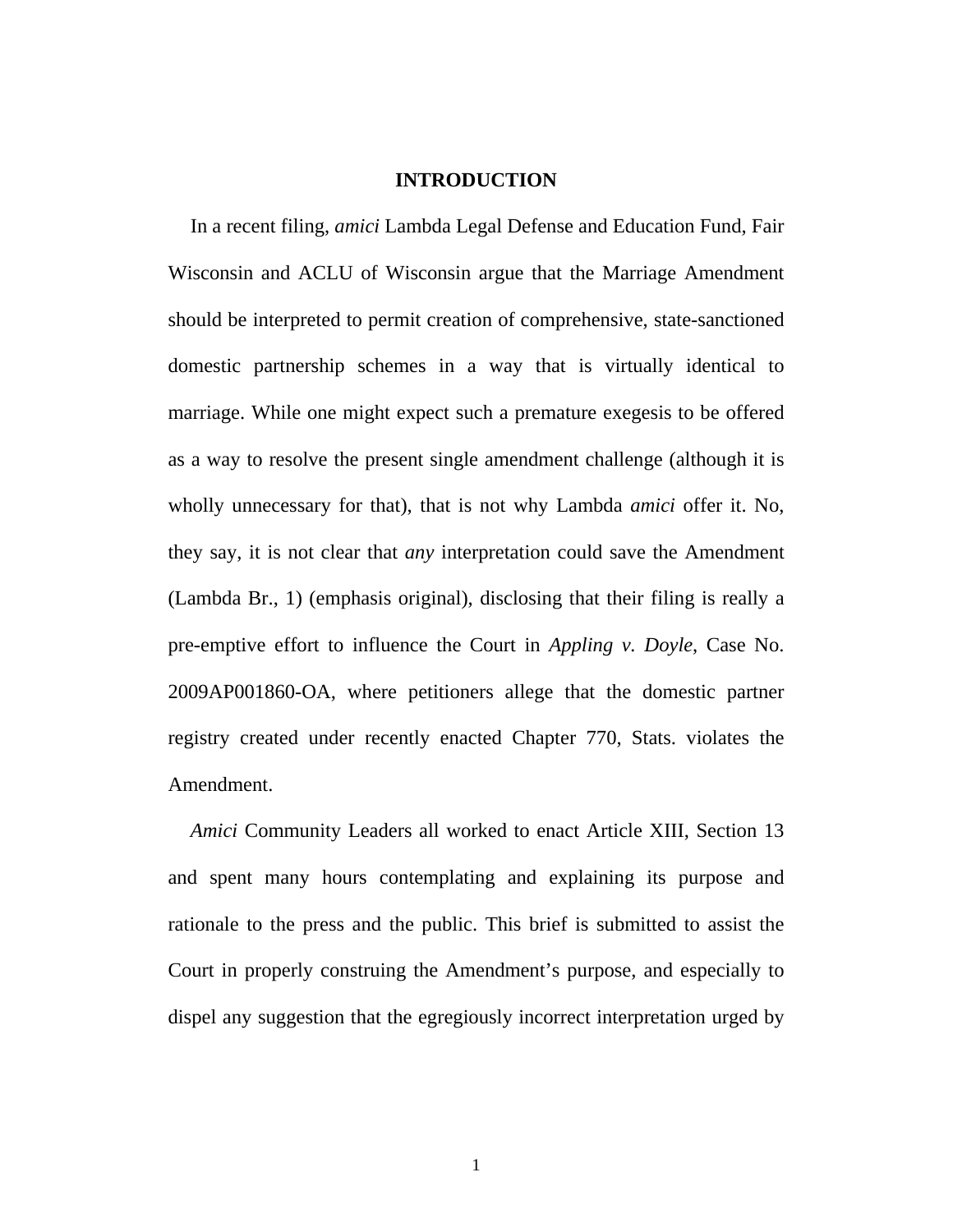Lambda *amici* is somehow necessary to save the Amendment or to guide this Court's analysis in *Appling*.

#### **I. INTERPRETING THE AMENDMENT IN ACCORDANCE WITH ITS PLAIN LANGUAGE AND PURPOSE DOES NOT VIOLATE ARTICLE XII, SECTION 1.**

 While Lambda *amici* do not suggest a standard for applying Article XII, Section 1, they, like McConkey, seem to regard the search for a single subject or purpose as a theological or philosophical endeavor. The amendment's plain language, official and unofficial descriptions, contemporaneous debate concerning its meaning, and the understanding expressed by both supporters and opponents all suggest a single clear purpose – preserving the traditional understanding and status of marriage, which reflect the unique nature of heterosexual relationships and, in particular, the inherent need of children to grow up with a married father and mother.

 Extending the legal status of "marriage" to other relationships which may share some of the attributes of marriage will inevitably change its status and meaning. Even if we don't use the term "marriage," change will still occur if whatever status we create is substantially similar to marriage such that it can be seen as a form of, or alternative to, marriage.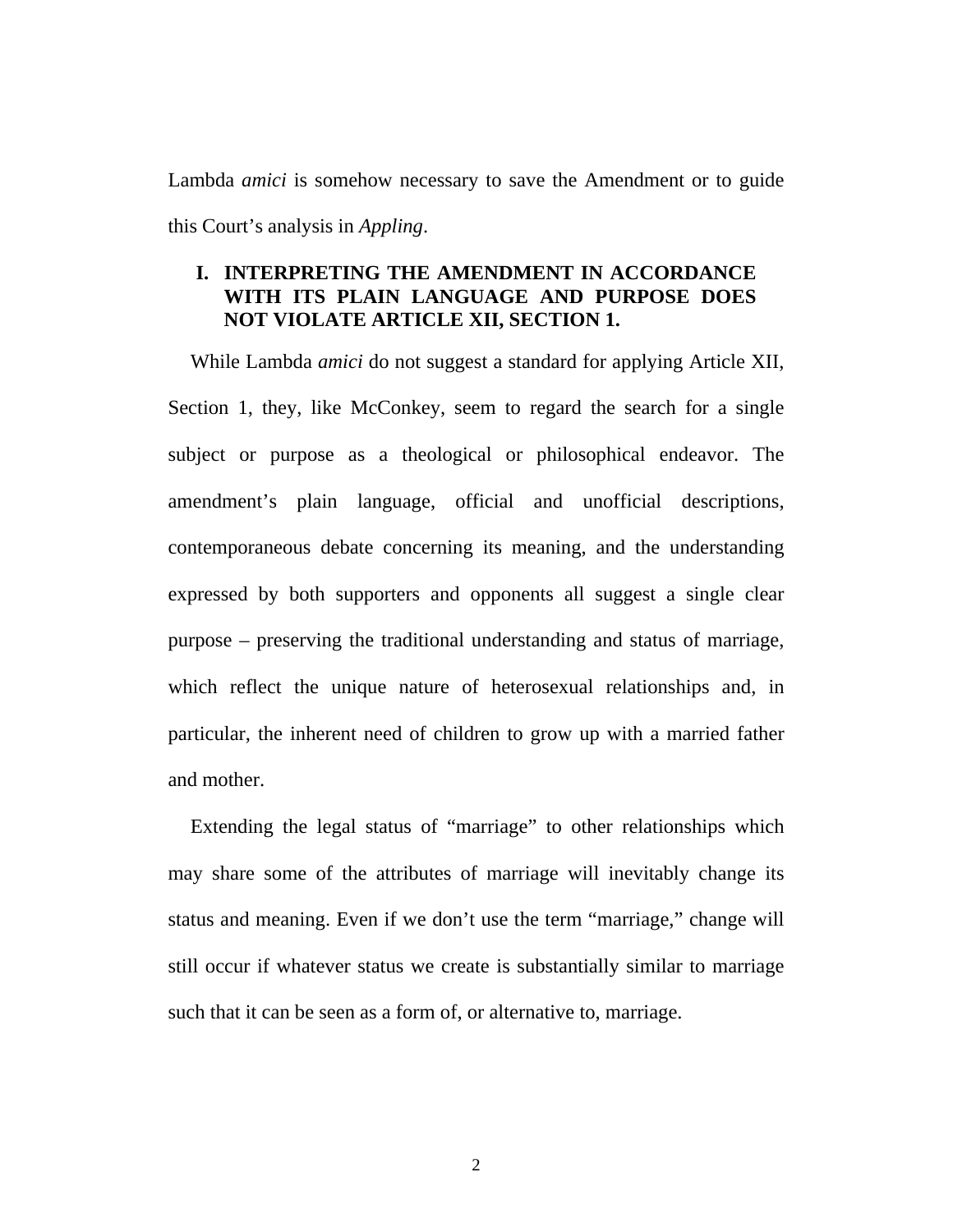As the circuit court observed, the Amendment's two sentences are opposite sides of one coin, the first providing what *shall* be "valid or recognized" as marriage, the second providing what shall *not* be "valid or recognized" as marriage. One sentence is *positive*, what marriage *is*, the other negative, what marriage *isn't*. In other words, the amendment's single purpose is as simple as the old ad line: "Buy genuine GM parts. Accept no substitutes."

 But McConkey and Lambda *amici*, by different turns (looking only at the caption of the enrolling resolution, use of opinion polls, resort to foreign judicial opinions, etc.), seek to problematize the uncomplicated.<sup>1</sup> They dismiss the Amendment's obvious purpose in pursuit of some Platonic Form of Purpose only dimly discernable in the mortal world.

 However, this Court's treatment of Article XII, Section 1 has never been a metaphysical quest, but rather a pragmatic inquiry with appropriate deference to the legislature and the people: "[I]t is permissible to treat as one amendment a submission which covers several propositions all tending to effect and carry out one general object or purpose, and all connected with

<sup>&</sup>lt;sup>1</sup> Remarkably, McConkey argues that the Amendment's purpose should be determined based *only* the caption of the legislature's joint resolution. *In other words, he proposes that this Court analyze the Amendment by ignoring it!*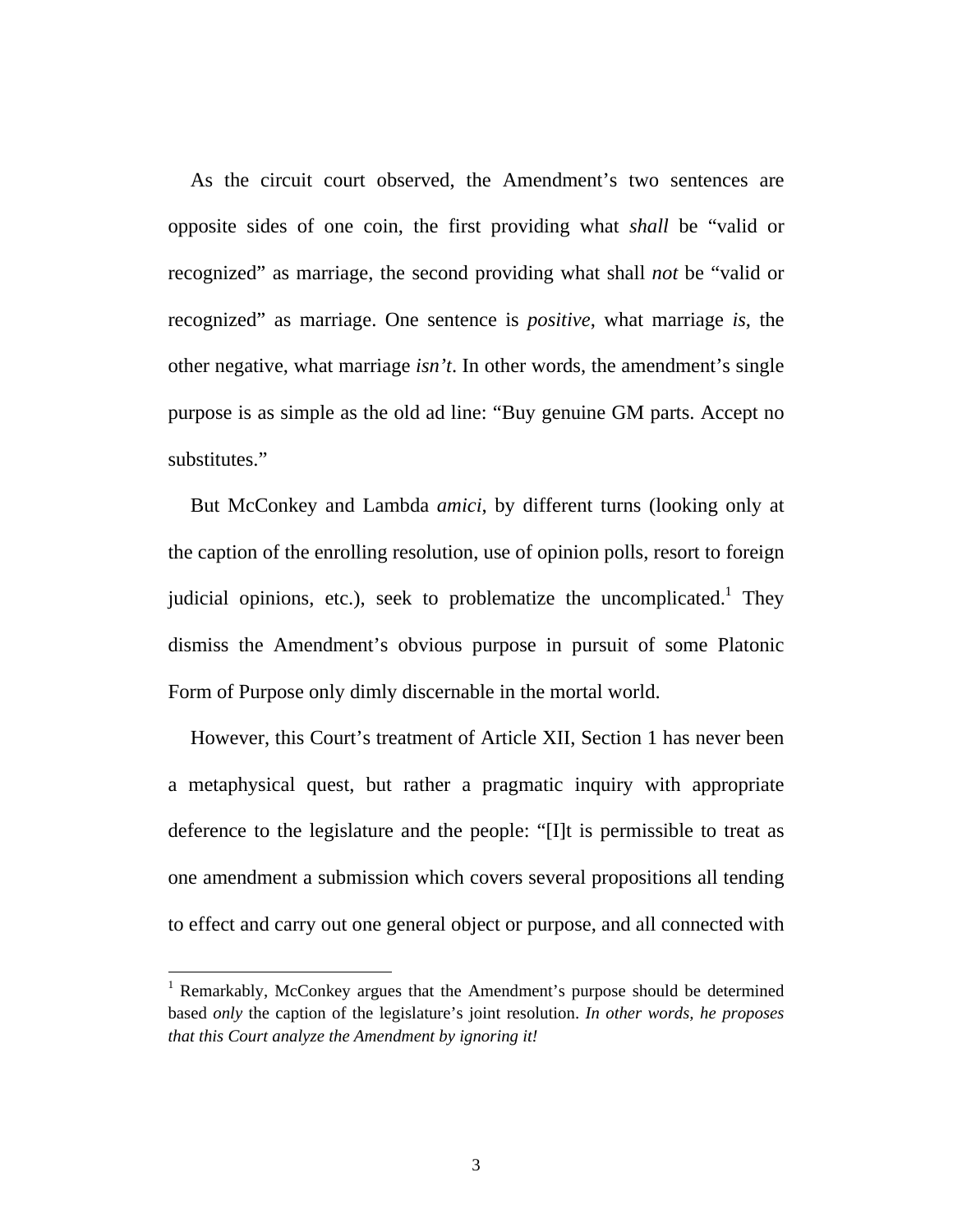one subject." *State ex rel. Thomson v. Zimmerman*, 264 Wis. 644, 60 N.W.2d 416 (1953). An amendment does not contain more than one subject as long as its separate propositions do not "relate to more than one subject" and do not have "at least two distinct and separate purposes not dependent upon or connected with each other...." *State ex rel. Hudd v. Timme*, 54 Wis. 318, 336, 11 N.W. 785, 791 (1882). A single amendment does not require that there be only a single proposition. It is "within the discretion of the legislature to submit several distinct propositions as one amendment if they relate to the same subject matter and are designed to accomplish one general purpose." *Milwaukee Alliance Against Racist and Political Oppression v. Elections Board*, 106 Wis.2d 593, 605, 317 N.W.2d 420 (1982).

 As the Attorney General demonstrates, the question is not whether some hypothetical voter could differ on separate parts of the Amendment, nor even whether actual voters believed that one sentence served its purpose but not the other. In *Milwaukee Alliance,* voters could and did undoubtedly differ as to whether all aspects of the amendment establishing a conditional release system were necessary or desirable. The Court observed, "The recourse of members of the electorate who did not agree with the purpose of conditional release in any of its integral parts was simply to vote 'no' to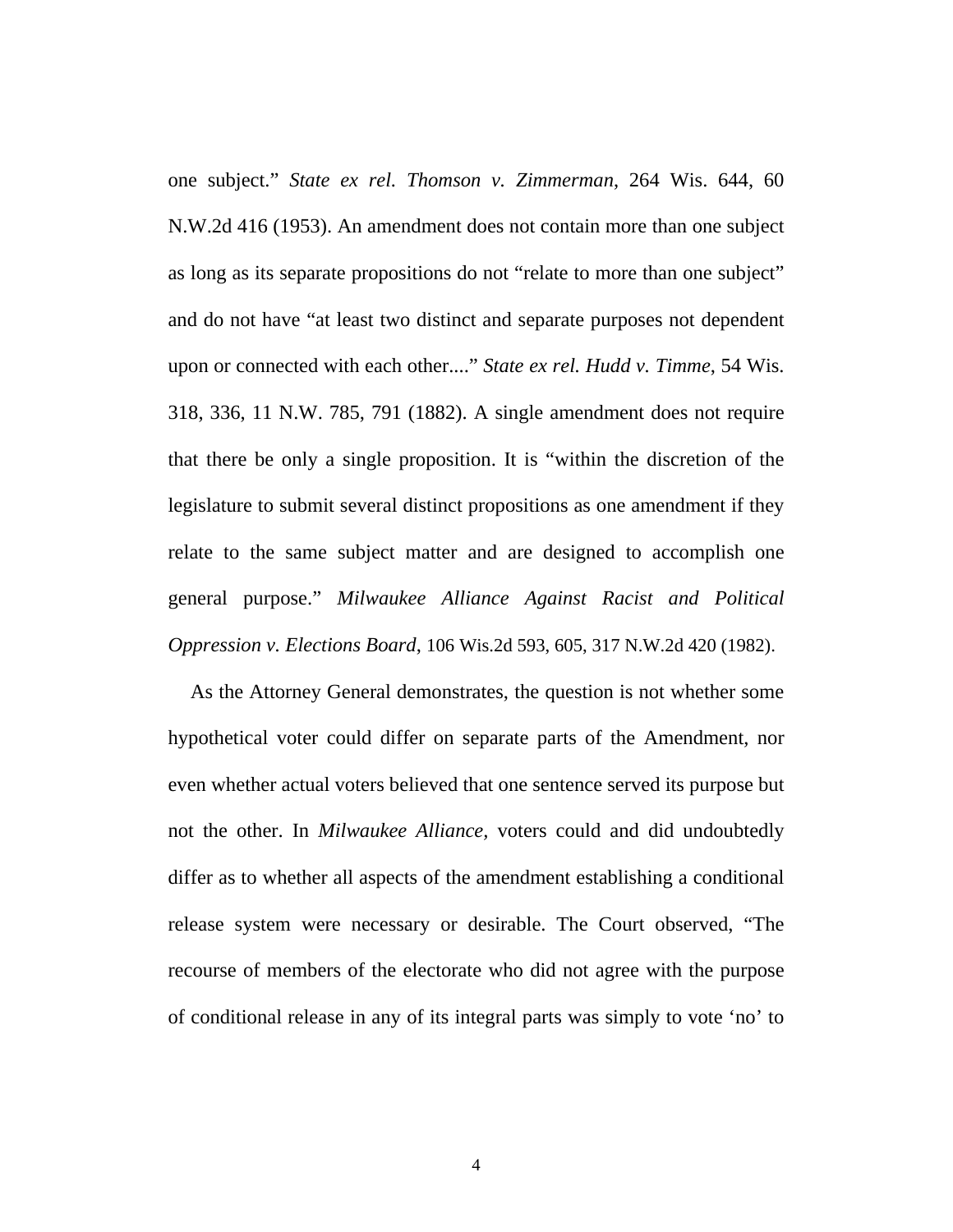the question, and thereby retain the original provisions of the constitution." 106 Wis.2d at 607-08.

 Only when an amendment has had provisions having "nothing to do with" the subject of its remaining provisions that a violation of Article XII, Section 1 has ever been found. Were it otherwise, much of our constitution, which has been amended 141 times, would be invalid.

#### **II. THE AMENDMENT HAS A READILY DISCERNIBLE SINGLE PURPOSE.**

 In the view of the Community Leaders (and the circuit court), both sentences serves the single purpose consistently argued by Amendment proponents, *i.e.*, preservation of the traditional, unique status of conjugal marriage as the people of the State of Wisconsin have commonly understood it. $2$  Recognizing that purpose makes clear that the two sentences are parts of the same whole and the same subject.

 Put simply, the second sentence preserves (and prevents dilution of) the public meaning and unique legal status of marriage between one man and one woman established in the first by prohibiting official sanction and endorsement of any legal status "identical or substantially similar" to it.

 $2^2$  See "Commonly Asked Questions," Wisconsin Coalition for Traditional Marriage, available online at http://www.savemarriagewi.org/faq.html (last visited Oct. 16, 2009).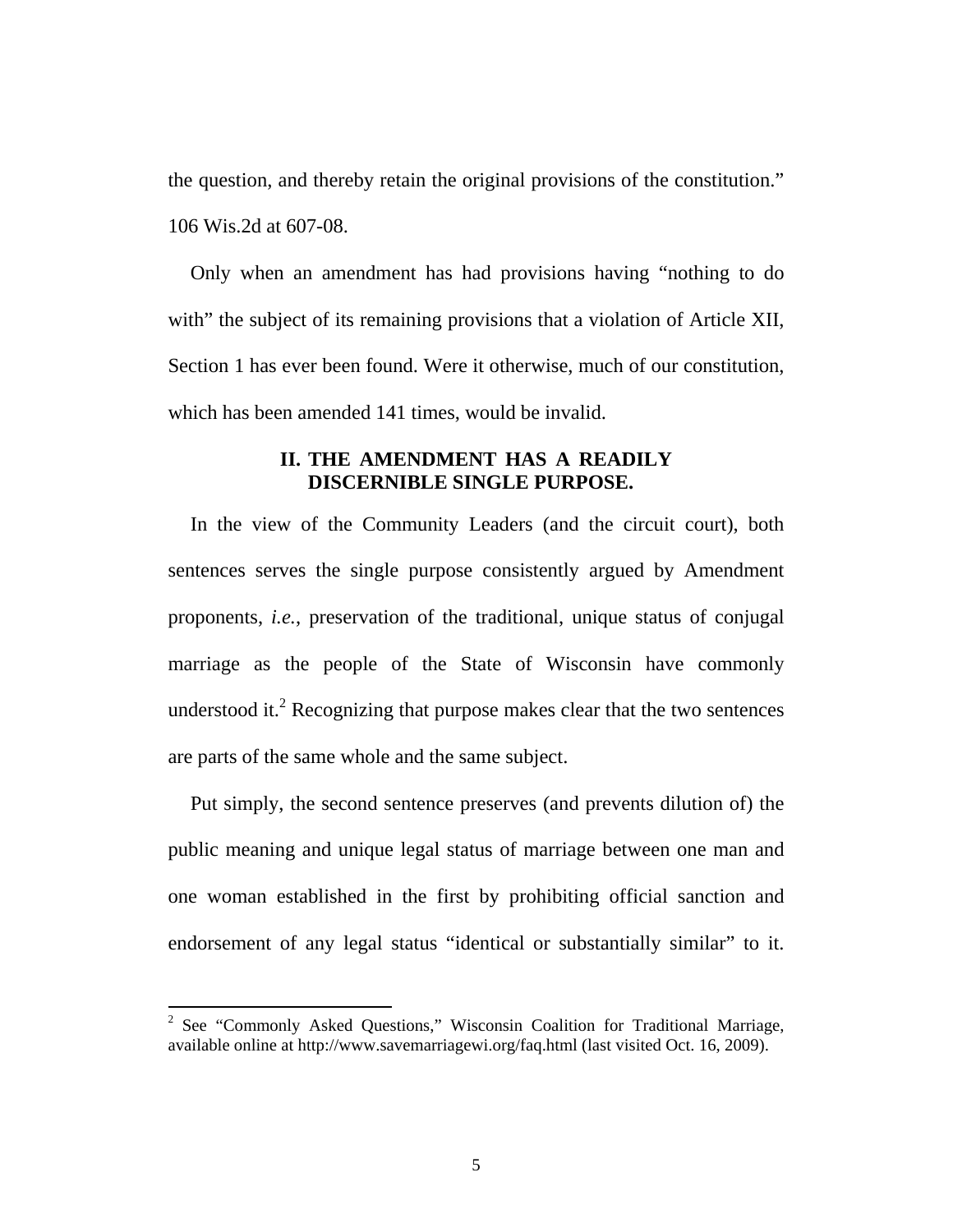The danger from such sanction and endorsement is not the extension to non-married couples of any particular assembly of "benefits," but rather the evolution of alternative "substantially similar" statuses that would, if recognized for non-marital relationships, undermine the legal, social and cultural norms of marriage that have developed from factors unique to heterosexual relationships and the inherent needs of children for a married father and mother. The Amendment, to use a term coined by legal scholars (of an admittedly different ideological bent<sup>3</sup>), sought to avoid the "expressive harm" to traditional marriage resulting from recognition of alternative forms or equivalents as comparable.

 The Amendment's purpose, of course, goes deeper than the mere name "marriage," and is not served simply by ensuring that legal statuses accorded non-marital relationships are provided fewer "rights, benefits and obligations" than marriage. (Lambda Br., 9.) The Amendment's purpose was not to penalize non-marital relationships, but to preserve a unique institution existing time out of mind, the "foundation of the family and society," whose "stability is basic to morality and civilization, and of vital interest to society and the state." Sec. 765.01, Stats.

<sup>3</sup> Elizabeth S. Anderson and Richard H. Pildes, *Expressive Theories Of Law: A General Restatement*, 148 U. Pa. L. Rev. 1503 (2000).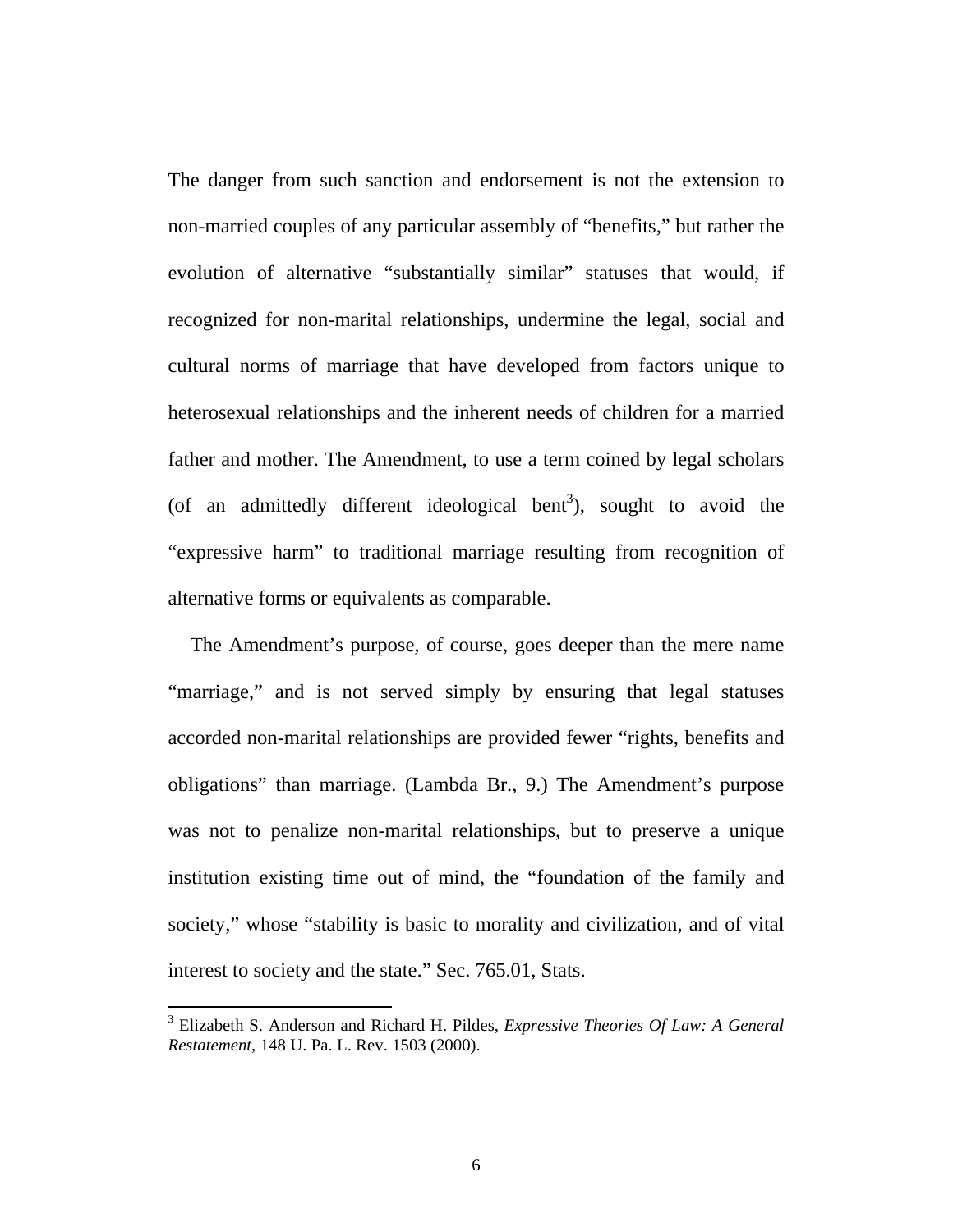Contrary to Lambda *amici'*s contention, when proponents said the Amendment permits conferring "benefits" on same-sex couples, they meant it.<sup>4</sup> But they also meant it when they said conferring benefits cannot be done by creating a legal status substantially similar to marriage.

 That applying the Amendment is not simply a matter of "toting up benefits" like inventory in a warehouse becomes evident from a brief consideration of the path to harm posited by its proponents. In fact, a domestic partner registry may present harm precisely as much from incidents of marriage it does *not* confer as from those it *does*.

 The petitioners in *Appling*, for example, argue that the Ch. 770 registry is substantially similar to marriage because the definition and procedural requisites it provides for creating domestic partnerships precisely track those for creating marriage, save the requirement that partners be of the same sex. The registry's age and consanguinity restrictions (as well as the context in which it was enacted) make clear that the new legislature intended to create a form of "marriage" for same-sex relationships.

<sup>4</sup> During the ratification debate, Lambda *amici* claimed that the Amendment might affect conferral of employment benefits by private employers to employees and partners. "Legal Effects of the Wisconsin Constitutional Amendment Banning Same-sex Marriage," Fair Wisconsin Education Fund, available online at http://www.fairwisconsin. com/ downloads/effects%20of%20amendm.pdf (last visited March 1, 2009). Amendment sponsors and proponents never made such a claim.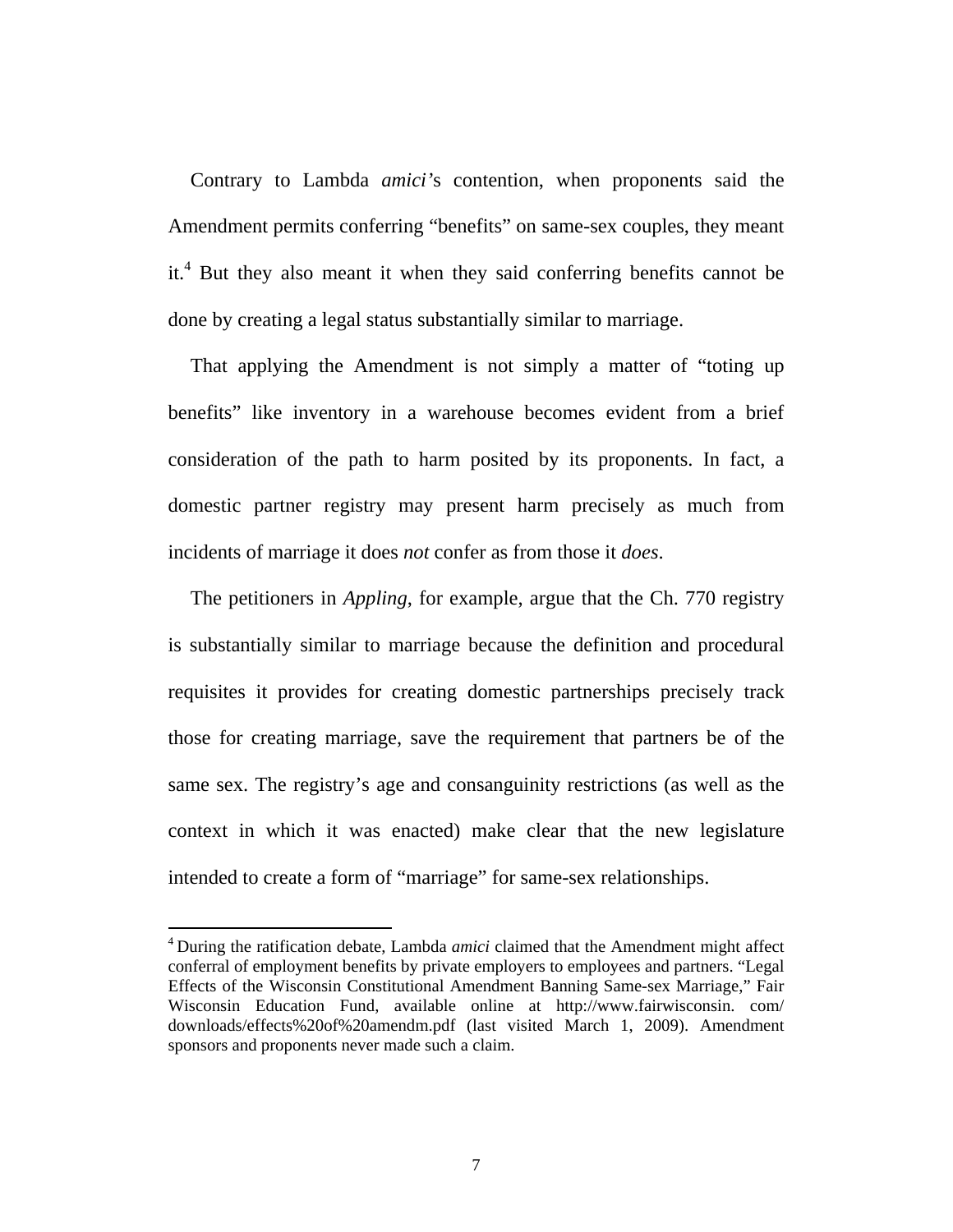But the legal incidents reserved for registered domestic partners tend to be benefits rather than the mutual obligations and "stickiness" (e.g., duties of spousal support, community property, need for divorce and presumptions of parentage) associated with conjugal marriage. (Lambda Br., 12-13.) Thus, it is not hard to imagine that heterosexual couples might lobby or litigate for equal access to the registry as a form of "marriage lite" or, if you prefer, "freedom marriage,"<sup>5</sup> illustrating why Amendment proponents believed that the social approbation accompanying legal recognition of "alternative" forms of marriage would cause further devolution of marriage.

 Devolution of marriage is the real issue. As Judge Posner noted, "*Lambda wants to knock marriage off its perch*...." *Irizarry v. Board of Educ. of City of Chicago*, 251 F.3d 604, 609 (7th Cir., 2001). (Emphasis added. $)^6$ 

<sup>&</sup>lt;sup>5</sup> Proponents' concern was that the extension of marriage or a substantially similar legal status to same-sex "marriages" would encourage a view of marriage as primarily intended to validate and facilitate the interests of the adult participants. Whatever the value in doing so, the unique nature of heterosexual relationships, the inherent needs of children for married mother and father, and the norms of conjugal marriage all raise, and require the accommodation of, interests other than the reciprocal needs of two adults. *See, e.g.,*  Original Action Petition in *Appling v. Doyle*, ¶¶ 21-36.

<sup>&</sup>lt;sup>6</sup> Much of the scholarly work supporting creation of same-sex marriage or civil unions advocates a 'deprivileging' of marriage. *See, e.g.*, Ladelle McWhorter, *Bodies and Pleasures: Foucalt and the Politics of Sexual Normalization* 125 (1999) ("[H]eterosexuals are right, for example, that if same sex couples get legally married, the institution of marriage will change, and since marriage is one of the institutions that support heterosexuality and heterosexuality identities, heterosexuality and heterosexuals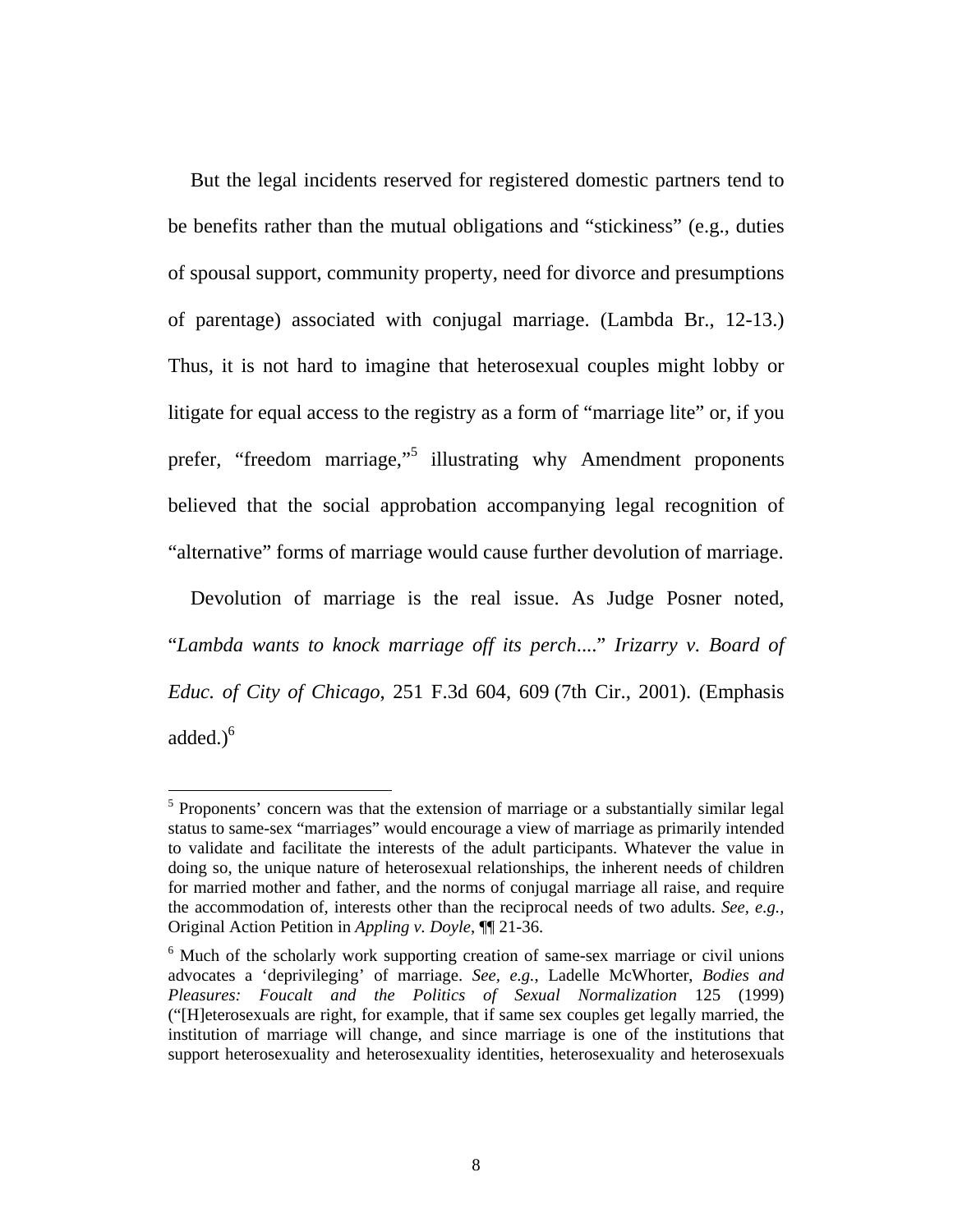#### **III. THE FIRST SENTENCE BARS RECOGNITION OF OUT-OF-STATE SAME-SEX "MARRIAGES." THE SECOND SENTENCE BARS RECOGNITION OF IDENTICAL OR SUBSTANTIALLY SIMILAR LEGAL STATUSES.**

 Lambda *amici* assert the Amendment's second sentence will serve a different purpose than the first unless construed to prohibit only recognition of out-of-state "marriages" or statuses virtually identical to marriage. (Lambda Br., 8-9.)

 But once the Amendment's purpose is understood, Lambda *amici*'s strained interpretation is unnecessary. The second sentence's proscription against recognizing statuses identical to marriage is not required to preclude recognition of a same-sex "marriage" entered into in Iowa or Massachusetts. Such a union would not be a status "*identical*" to marriage, it would be, in the eyes of the law, *actual* marriage. Because the plain language of the first sentence precludes such a "marriage" from being

<u> 1989 - Johann Stein, marwolaethau a bhann an t-Amhain an t-Amhain an t-Amhain an t-Amhain an t-Amhain an t-A</u>

will change as well."); E.J. Graff, *Retying the Knot* in *Same-Sex Marriage: Pro and Con: A Reader* 134, 135-36 (Andrew Sullivan, ed.) (1997) ("Allowing two people of the same sex to marry shifts that institution's message …."); Judith Stacy, *Gay and Lesbian Families; Queer Like Us* in *All Our Families: New Policies for a New Century* 117, 128- 29 (Mary Ann Mason, Arlene Skolnick & Stephen D. Sugarman, eds.) (1998) ("Or, more radical still, perhaps some might dare to question the dyadic limitation of Western marriage and seek some of the benefits of extended family life through small group marriages arranged to share resources, nurturance and labor."). See also "Beyond Same-Sex Marriage: A New Strategic Vision for All Our Families and Relationships," Statement by lesbian, gay, bisexual, and transgender (LGBT) and allied activists, scholars, educators, writers, artists, lawyers, journalists, and community organizers, July 26, 2006, available online at http://www.beyondmarriage.org/full\_statement.html.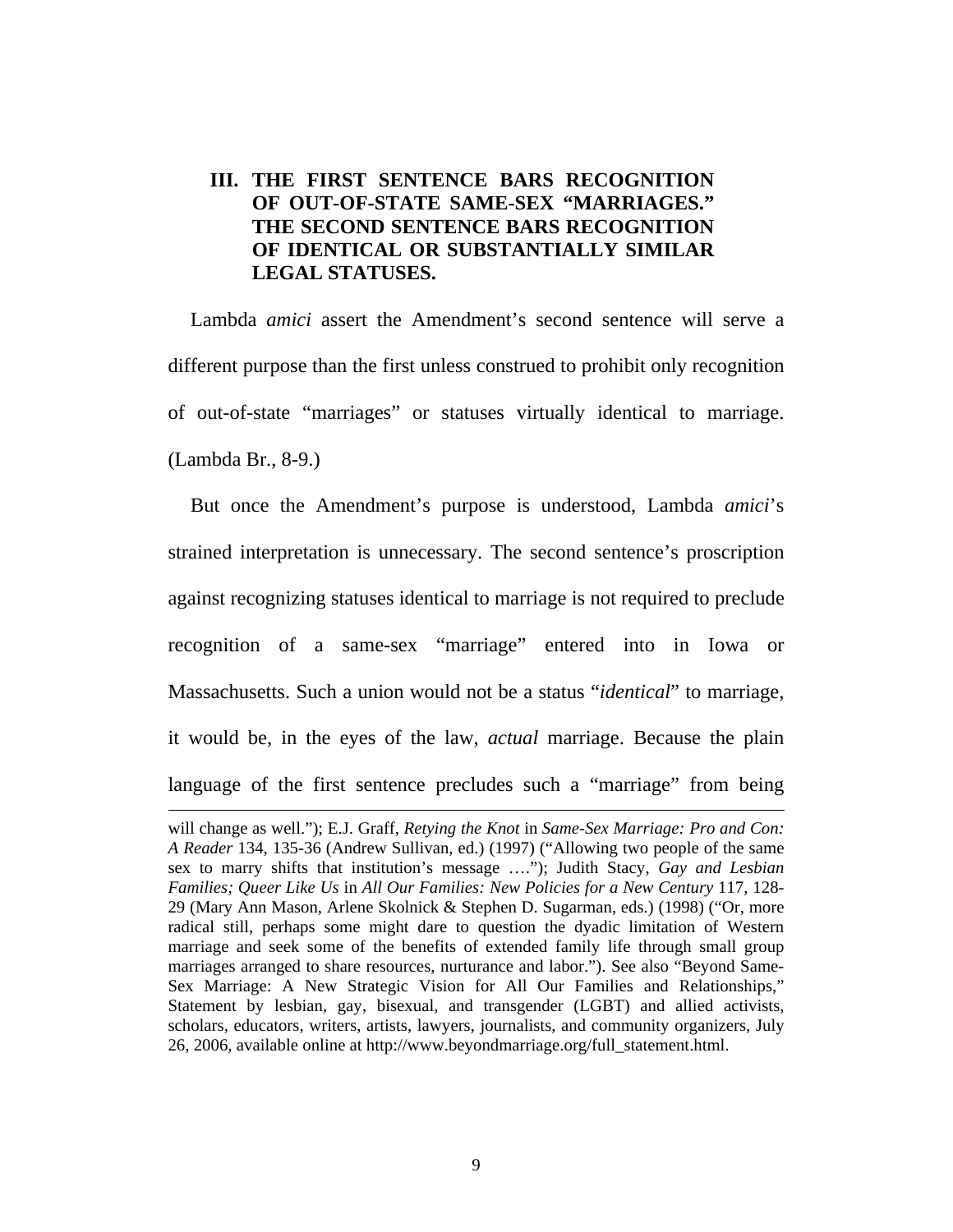legally recognized here, the second sentence would be unnecessary if that were the Amendment's only purpose.<sup>7</sup>

 Lambda *amici* argue that a relationship that is not called "marriage" cannot be "identical" to marriage, even if it has virtually all the same legal incidents, because the courts of three other states have said it cannot. (Lambda Br., 4-6.) But borrowing the reasoning of foreign courts to interpret Wisconsin's Amendment is to commit a fundamental category error, like attempting to apply German grammar to an English sentence.

 Those courts discovered a constitutional *command* to create the kinds of legal statuses that are the precise objects of the Amendment's express constitutional *prohibition*. They did so because they were persuaded that same-sex relationships are, for purposes of marriage, equivalent to heterosexual ones and that the "harm" that requires referring to them as "marriage" is the social distinction implicit in differing terminology. (*Id*. at 5.) Still other courts have rejected such reasoning.

 In the end, however, it is not opinions regarding *other* states' constitutions that control here, but rather the Amendment's explicit

 $7$  This is the commonly held view of the first clause's meaning. Don Dyke, Wisconsin Legislative Council, Memorandum to Rep. Gundrum, Jan. 29, 2004, available online at http://www.news.wisc.edu/domesticPartnerBenefits/images/LegCouncil\_0104.pdf.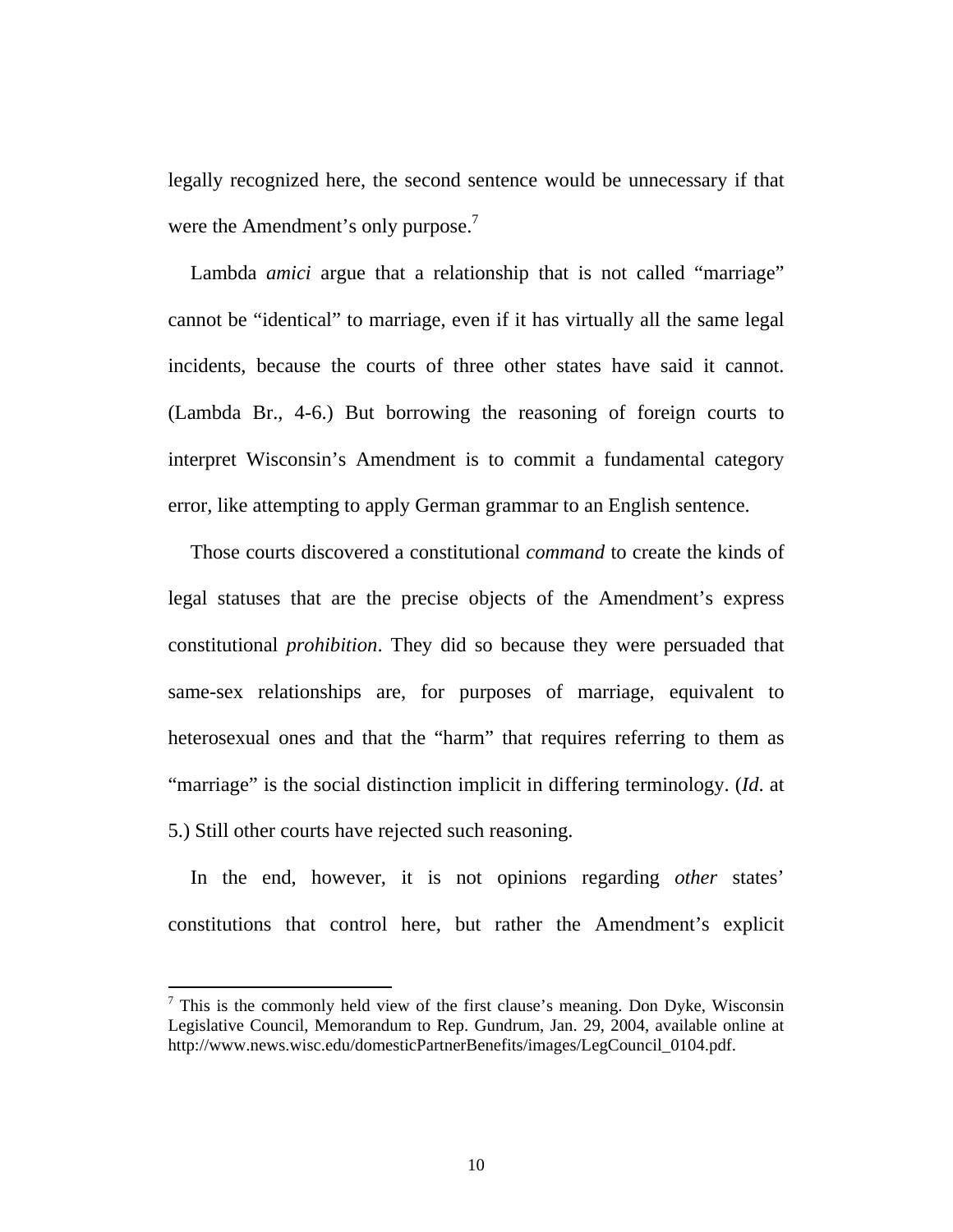prohibitions made part of *this* state's constitution by the overwhelming endorsement of its voters. In considering the Amendment's purpose, it would would be improper for this Court to adopt, as Lambda *amici* urge, the contested ideological proposition from foreign courts that civil unions do not affect marriage.

 The question is not whether one agrees that protecting marriage requires that it be limited to one man and one woman or that no identical or substantially similar relationship be recognized. Rather, the question is whether this Court will accept the invitation of McConkey and Lambda *amici* to substitute its own judgment for that of Wisconsin's people and legislature, who concluded that the Amendment has a single subject and purpose served by both sentences.

## **IV. LAMBDA** *AMICI* **MISINTERPRET THE TERM "SUBSTANTIALLY SIMILAR."**

 Arguing that the second sentence of the Amendment is necessary (at least in part) to accomplish what is clearly achieved by the first, Lambda *amici* violate the presumption against constructions that create surplusage or redundancy.<sup>8</sup> They repeat the error by attempting to elide "substantially similar" into "exactly the same," claiming that the prohibition against

<sup>8</sup> *See, e.g*., *Jackson v. Benson***,** 218 Wis.2d 835, 882, 578 N.W.2d 602, 623 (1998).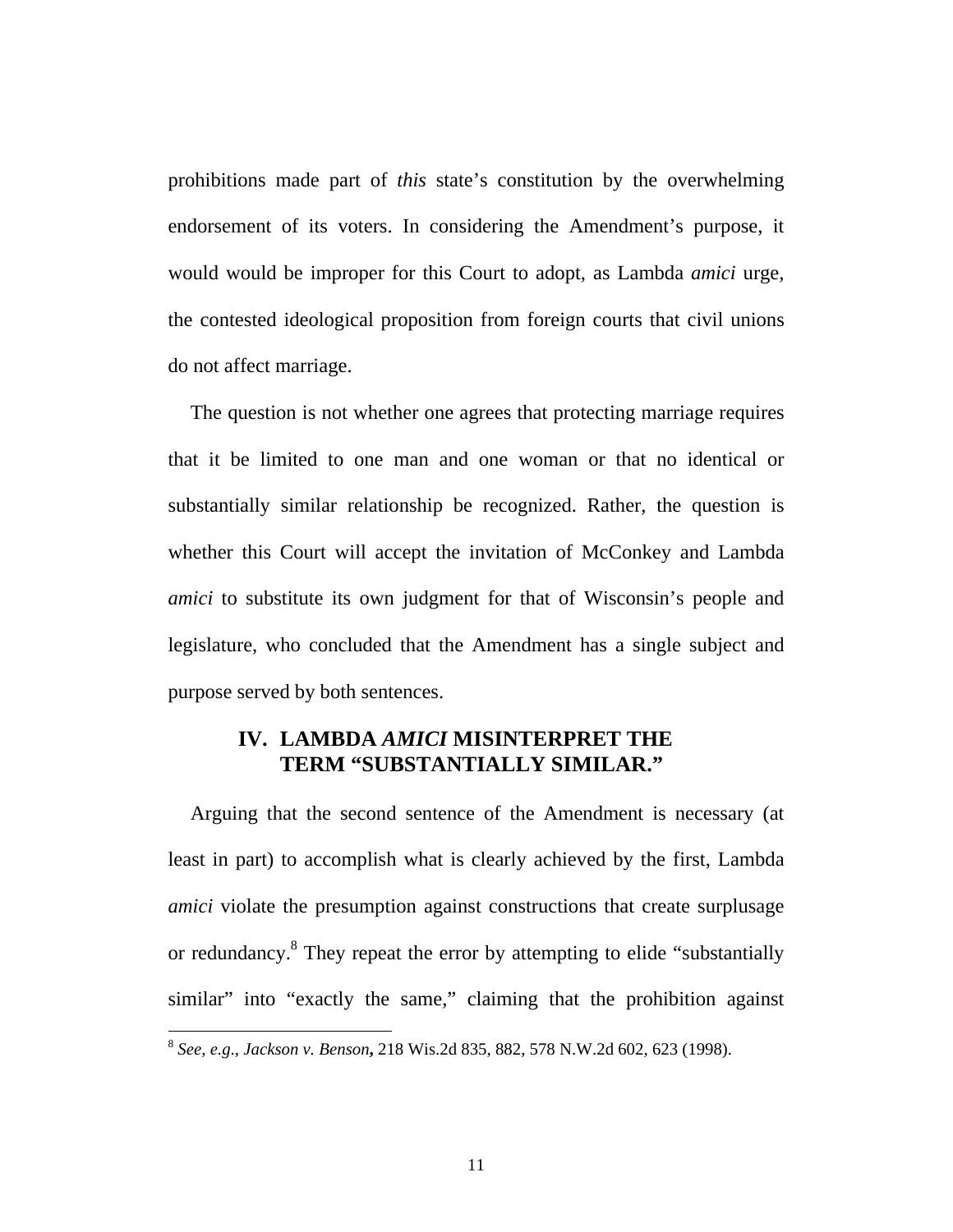recognition of substantially similar legal statuses applies only to relationships that have "*all* of the statutory and other rights and responsibilities of marriage." (Lambda Br. , 9.) (Emphasis added.)

 Their construction suffers from the considerable burden of being inconsistent with what the Amendment actually says. In common parlance, "substantially similar" is not "exactly the same or essentially alike." Even were this not clear from the term itself, it would nonetheless be clear from the Amendment's juxtaposition of the term in disjunction with "identical." Lambda *amici* themselves acknowledge that it is the term "identical" which means "exactly the same or essentially alike," Lambda Br., 3-4, not the term "substantially similar."

 By traditional rules of construction, when "substantially similar" is used in addition to "identical," it comprises a second distinct term qualifying what statuses can and cannot be recognized. Different and distinct terms cannot mean the same thing. *See Blazekovic v. City of Milwaukee*, 2000 WI 41, ¶ 30, 234 Wis.2d 587, 610 N.W.2d 467.

 Lambda *amici* also rely on what appears to be an internal public opinion poll to suggest that the public either "opposed" the second sentence or regarded it as a separate amendment. Besides offending *Milwaukee*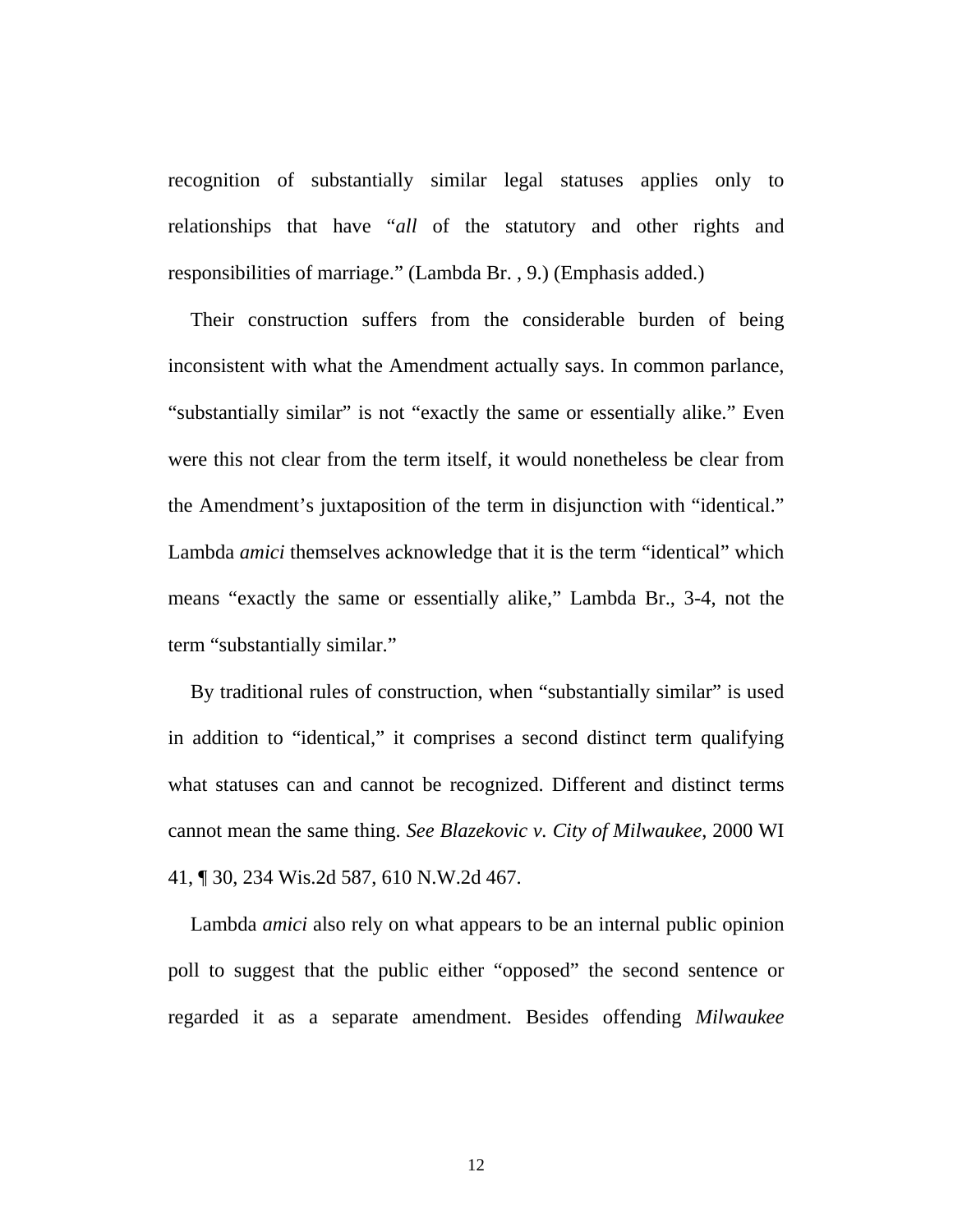*Alliance*'s clear teaching that voters' disapproval of individual provisions does not create separate subjects, reliance on the poll is problematic for other reasons.

 Although this Court has made limited use of such polls in the past, there is something fundamentally anti-democratic and inconsistent with the right to vote when such use alters the plain meaning of what voters actually adopted. Further, the poll question highlighted by *amici*, whether "[a] legal status identical or substantially similar to that of marriage shall not be valid or recognized in this state," is meaningless. Read literally, it asked respondents whether marriage should be banned in Wisconsin.

 Finally, voters knew the Amendment would affect statuses other than those which were either *called* marriage or were *exactly the same as* marriage. The Attorney General told them precisely that in her August 2006 statement outlining the effect of a "Yes" vote: "Whether any particular type of domestic relationship, partnership or agreement between unmarried persons would be prohibited ... would be left to further legislative or judicial determination." Peggy A. Lautenschlager, "Attorney General's Explanatory Statement," in Michael J. Keane, "Constitutional Amendment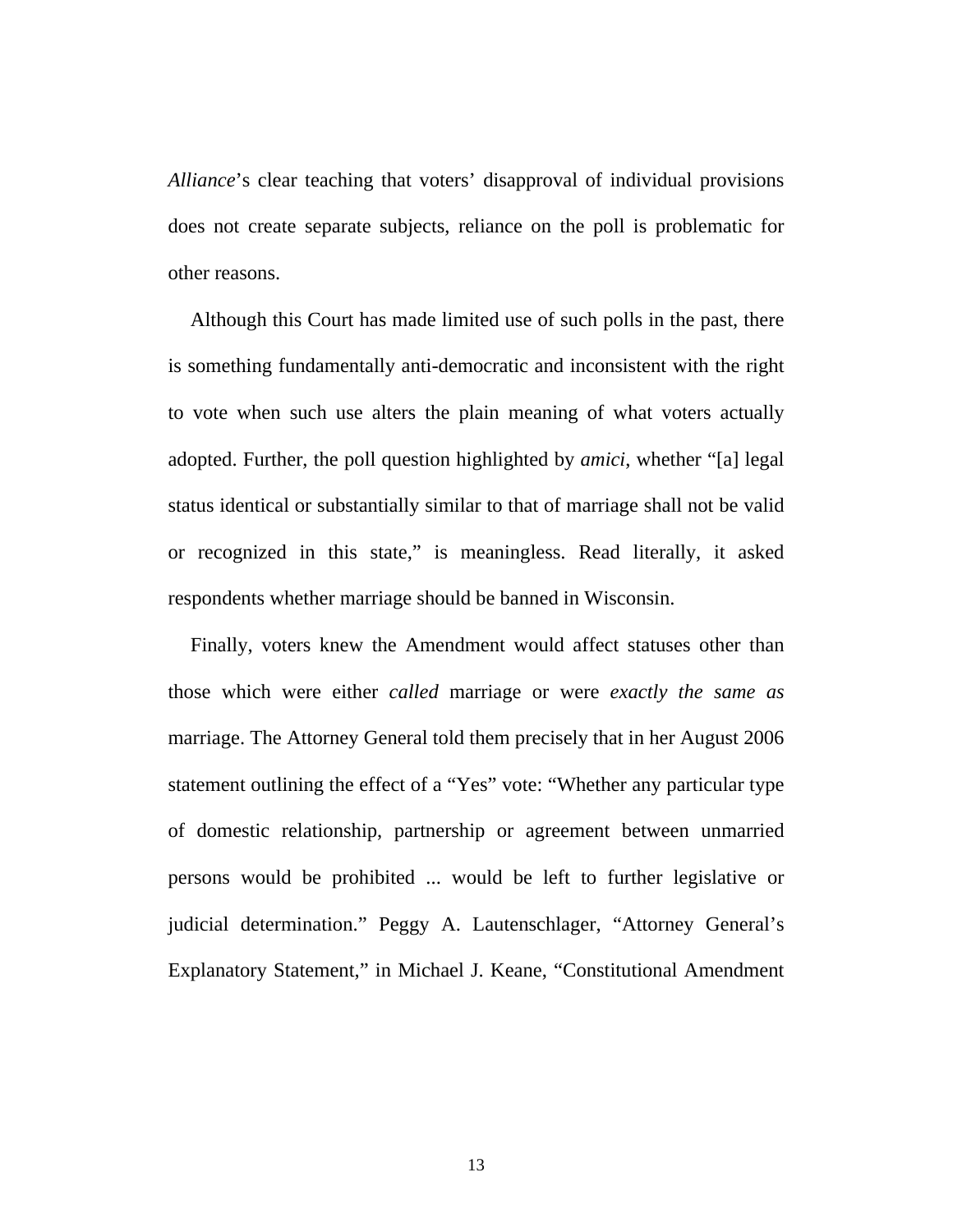and Advisory Referendum to be considered by Wisconsin voters, November 7, 2006," LRB-06-WB-12, Brief 06-12, 2 (Sept. 2006).

 Finding that the Amendment promotes a "single purpose" does not require that its supporters uniformly view its component propositions. Voters were informed of, and asked to vote upon, a claim that the protection of marriage was served by its limitation to one man and one woman and by prohibiting recognition of identical or substantially similar legal statuses. Those who disagreed with the second sentence, who disagreed with the proposed objective "in any of its integral parts," could vote "no."

#### **CONCLUSION**

*Amici* are right to say that resolution of the Ch. 770 challenge in *Appling*  is "premature." (Lambda Br., 7) To resolve the question presented in *this* case, however, the Court needs only to hold that the Amendment's two sentences relate to a single purpose, that they are connected with one another. It needs only to hold that the Amendment's instruction to accept only "genuine marriage" is also served by its admonition to "accept no substitutes."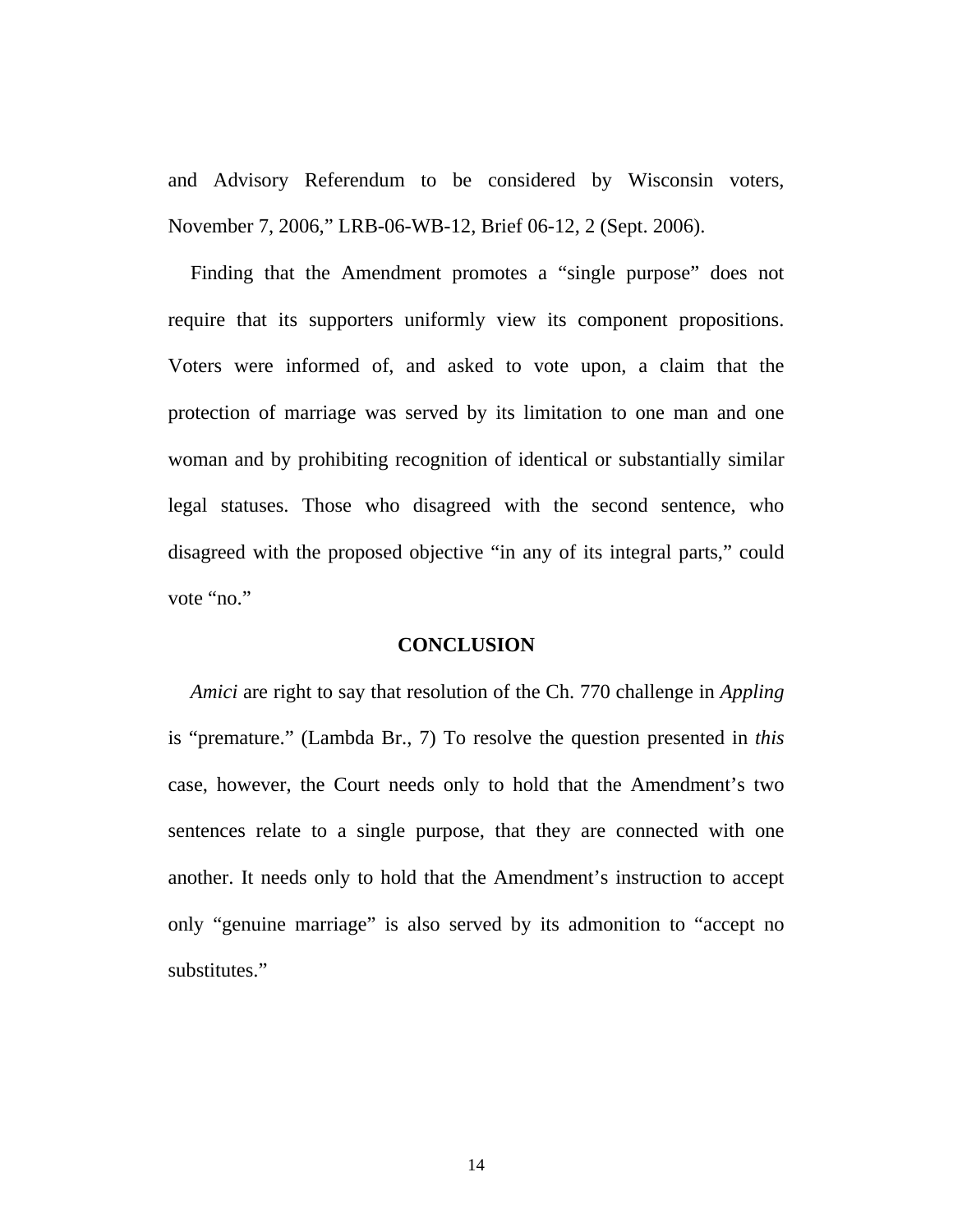Respectfully submitted this 22nd day of October, 2009.

Richard M. Esenberg 8900 N. Arbon Drive Milwaukee, WI 53223

Michael D. Dean First Freedoms Foundation, Inc. 20975 Swenson Drive, Suite 125 Waukesha, WI 53186-4065

 *Richard M. Esenberg .* Richard M. Esenberg, SBN 1005622 Michael D. Dean, SBN 01019171 *Michael D. Dean .*

#### FORM AND LENGTH CERTIFICATION

I hereby certify that this brief conforms to the rules contained in Wis. Stat. 809.19(8)(b) and (c) for a brief produced with a proportional font and 1.5 inch margins on all four sides. The length of this brief is 2,993 words.

> *Michael D. Dean .* Michael D. Dean, SBN 01019171 Michael D. Dean, LLC Attorney at Law 20975 Swenson Drive, Suite 125 Waukesha, WI 53186 (262) 798-8044